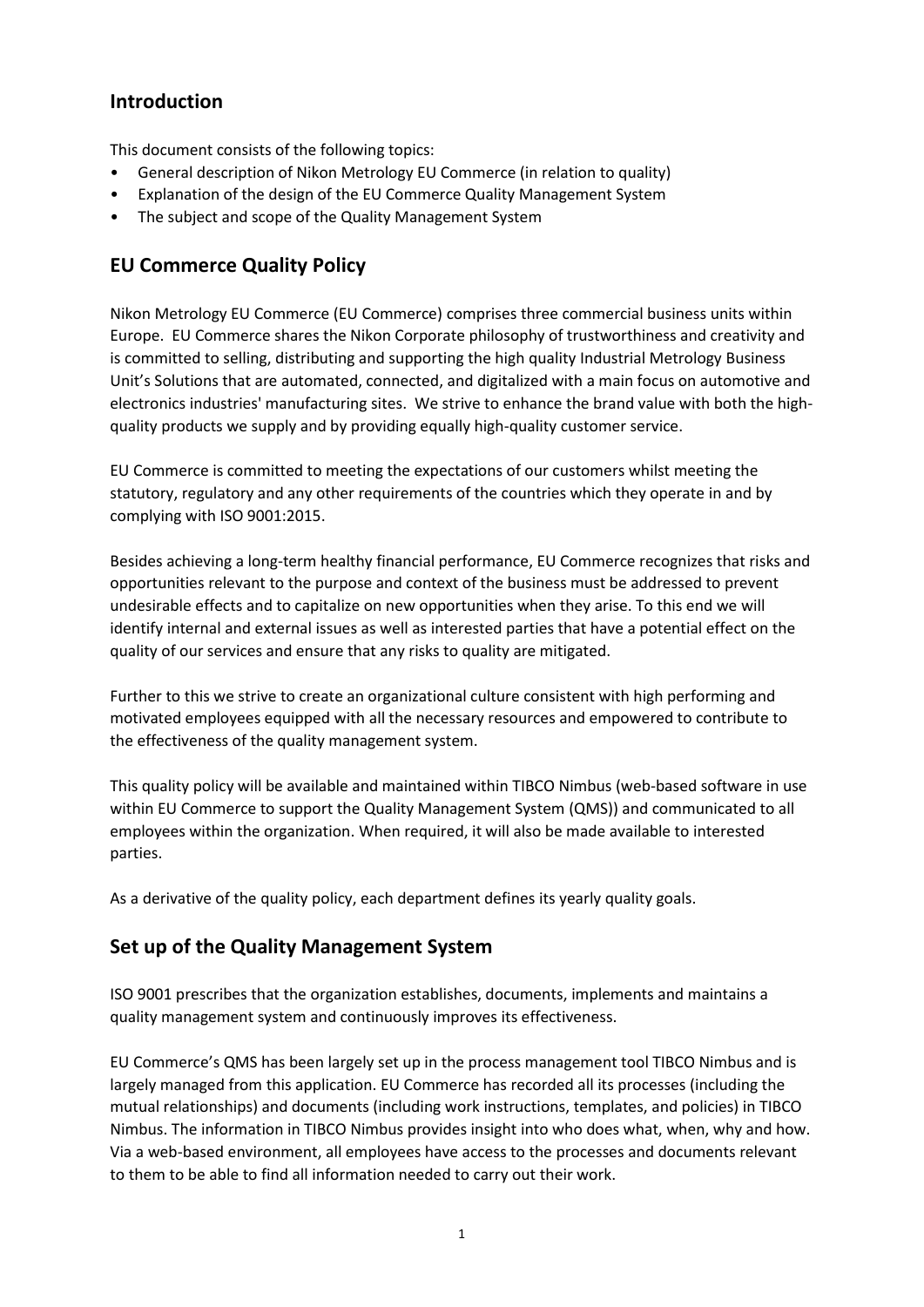If a process or document changes, all employees who need to be aware of that change are notified via the application to confirm that they have read and understood the change. If confirmation is not received, the employee will be addressed. In this way, everyone is continuously aware of the most current information (the "single source of truth") and conformity in the operation or execution is guaranteed.

An owner has been determined for every process and every document, so that not only the way of working, but also the responsibilities within the organization are clearly assigned.

TIBCO Nimbus contains a lot of information to be able to monitor the effectiveness of processes and identify potential opportunities for improvement. In addition, the interactive nature of the application encourages an active role for every employee in continuous improvement. Continuous improvement of the QMS is a permanent objective to ensure that we maintain a high level of customer satisfaction.